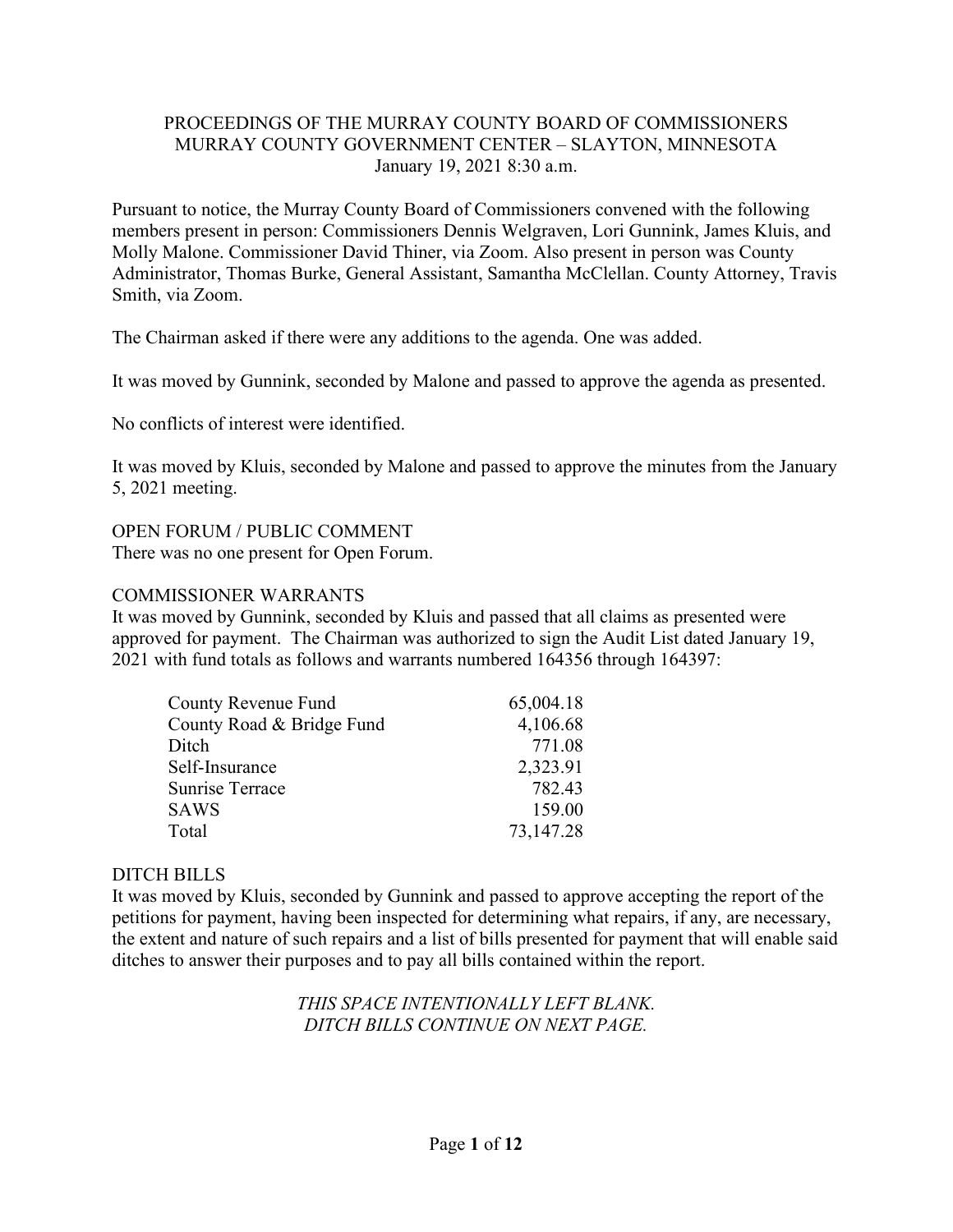#### **Bolton & Menk**

| CD 41 18,032.00     | CD 41 Improvement - Engineering  |
|---------------------|----------------------------------|
| $JD 6$ 3,405.00     | JD 6 Improvement - Engineering   |
| $JD 20A$ $2,757.50$ | JD 20A Improvement - Engineering |
| Subtotal 24,194.50  |                                  |

#### **Noomen Excavating, LLC**

| CD <sub>65</sub>   |          | 832.00 #2019-089 Approved by T. Radke 1-6-2021 1-Jens        |  |
|--------------------|----------|--------------------------------------------------------------|--|
| CD <sub>65</sub>   |          | 510.50 #2020-055 Approved by T. Radke 1-6-2021 1-Jens        |  |
| JD 2N              |          | 2,681.88 #2018-100 Approved by T. Radke 1-6-2021 3-Welgraven |  |
| JD <sub>3</sub>    |          | 1,934.80 #2019-039 Approved by T. Radke 1-6-2021 1-Jens      |  |
| JD <sub>20</sub> A |          | 546.59 #2020-051 Approved by T. Radke 1-6-2021 1-Jens        |  |
| JD 21              |          | 2,409.68 #2020-038 Approved by T. Radke 1-6-2021 1-Jens      |  |
| JD <sub>28</sub>   |          | 572.48 #2018-031 Approved by T. Radke 1-6-2021 1-Jens        |  |
| <b>Subtotal</b>    | 9,487.93 |                                                              |  |

#### **Rinke Noonan**

| Admin    | 200.00 |
|----------|--------|
| Subtotal | 200.00 |

Monthly Retainer Fee

### **Total Ditch Bills 33,882.43**

#### 2021 EDA APPROPRIATIONS

It was moved by Gunnink, seconded by Malone and passed to approve payment of the 2021 appropriation to the Murray County Economic Development Authority for \$14,500.

#### LABOR NEGOTIATIONS

County Administrator, Thomas Burke lead a discussion on scheduling Labor Negotiations for February 3, 2021 starting at 9:30 a.m.

#### IN-SERVICE TRAINING WITH SCOTT ANDERSON

Discussion on scheduling in-service training with Scott Anderson on February 9, 2021.

#### FLOOD MAPPING UPDATE

Jean Christoffels lead a discussion regarding the Flood Mapping Kick Off Meeting that will be held at 10:30 a.m., on February 23rd.

#### ASSESSOR TECHNICIAN

It was moved by Malone, seconded by Gunnink and passed to approve hiring Karla Ray as a regular full-time Assessor Technician effective February 1, 2021.

#### DISPATCHER/JAILER

Ronda Radke, Human Resources Director gave an update on dispatcher/jailer staffing.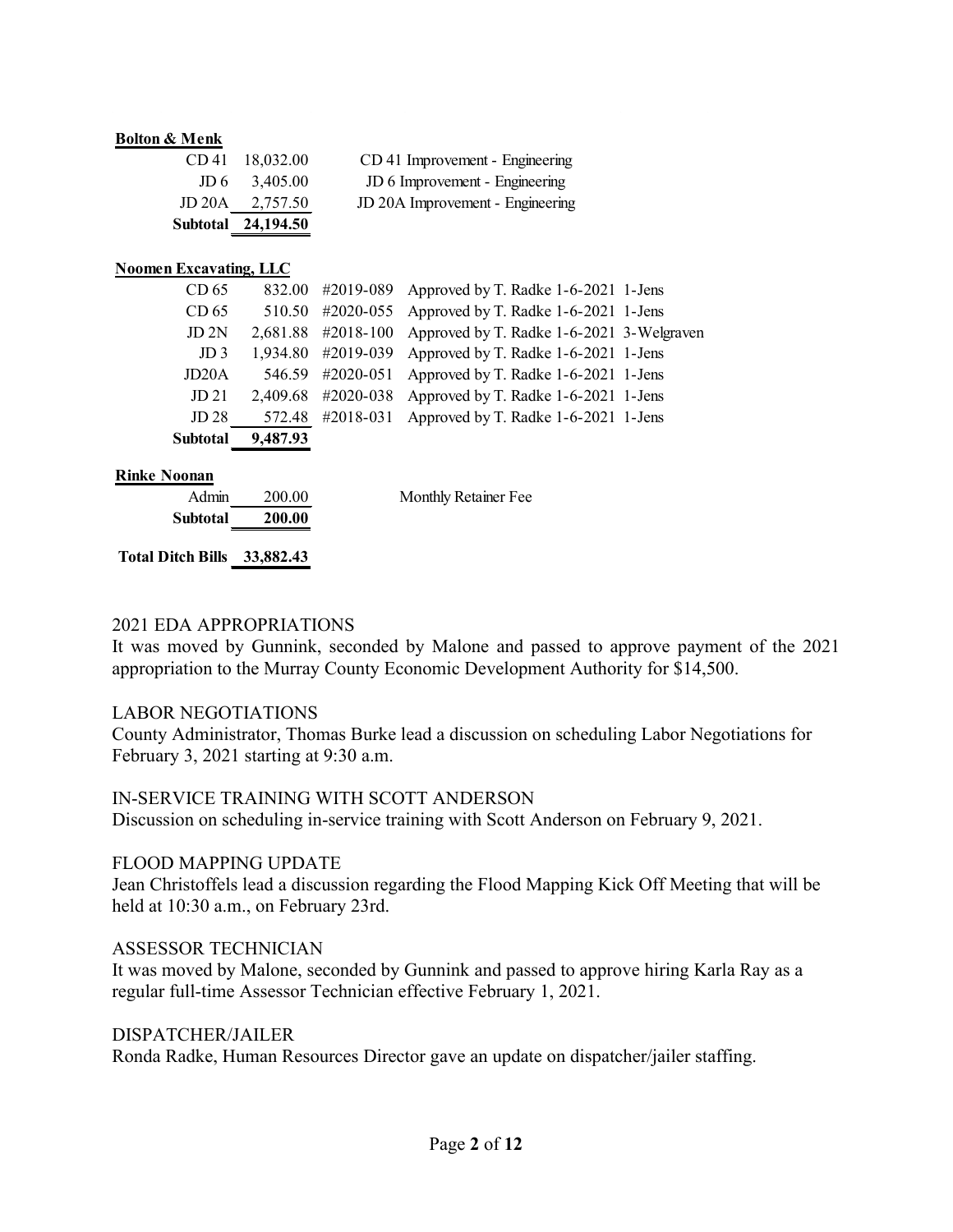## COUNTY ADMINISTRATOR JOB DESCRIPTION

It was moved by Gunnink, seconded by Kluis and passed to approve the updated job description for the County Administrator.

## SAWS BOARD COMMITTEE APPOINTMENT

It was moved by Gunnink, seconded by Malone and passed to reappoint Greg Grant to the Murray County Shetek Area Water and Sewer Commission.

### PARKS BOARD COMMITTEE APPOINTMENT

It was moved by Gunnink, seconded by Malone and passed to reappoint Leslie Speckmier to Murray County parks and Recreation Adivsory Committee.

## BUILDING/FACILITIES COMMITTEE APPOINTMENT

It was moved by Kluis, seconded by Gunnink and passed to appoint Thomas Burke to Building/Facilities Committee.

# HOSPITAL BOARD COMMITTEE APPOINTMENT

It was moved by Kluis, seconded by Malone and passed to appoint Gerald Mccord to the Murray County Medical Center Committee. The motion passed with a roll call vote as follows:

- Molly Malone: Yes
- Jim Kluis: Yes
- David Thiner: Yes
- Lori Gunnink: No
- Dennis Welgraven: Yes

## PERSONNEL COMMITTEE

It was moved by Gunnink, seconed by Malone to change the Personnel Committee to be the Murray County Board Chair, and another member of the board. The motion failed with a roll call vote as follows:

- Molly Malone: Yes
- Jim Kluis:No
- David Thiner: No
- Lori Gunnink:Yes
- Dennis Welgraven: No

## APPROVE 2021 COMMITTEE APPOINTMENTS

It was moved by Kluis, seconded by Thiner and passed to approve the following citizen and commissioner committee appointments for 2021.The motion passed with a roll call vote as follows:

- Molly Malone: Yes
- Jim Kluis: Yes
- David Thiner: Yes
- Lori Gunnink: No
- Dennis Welgraven: Yes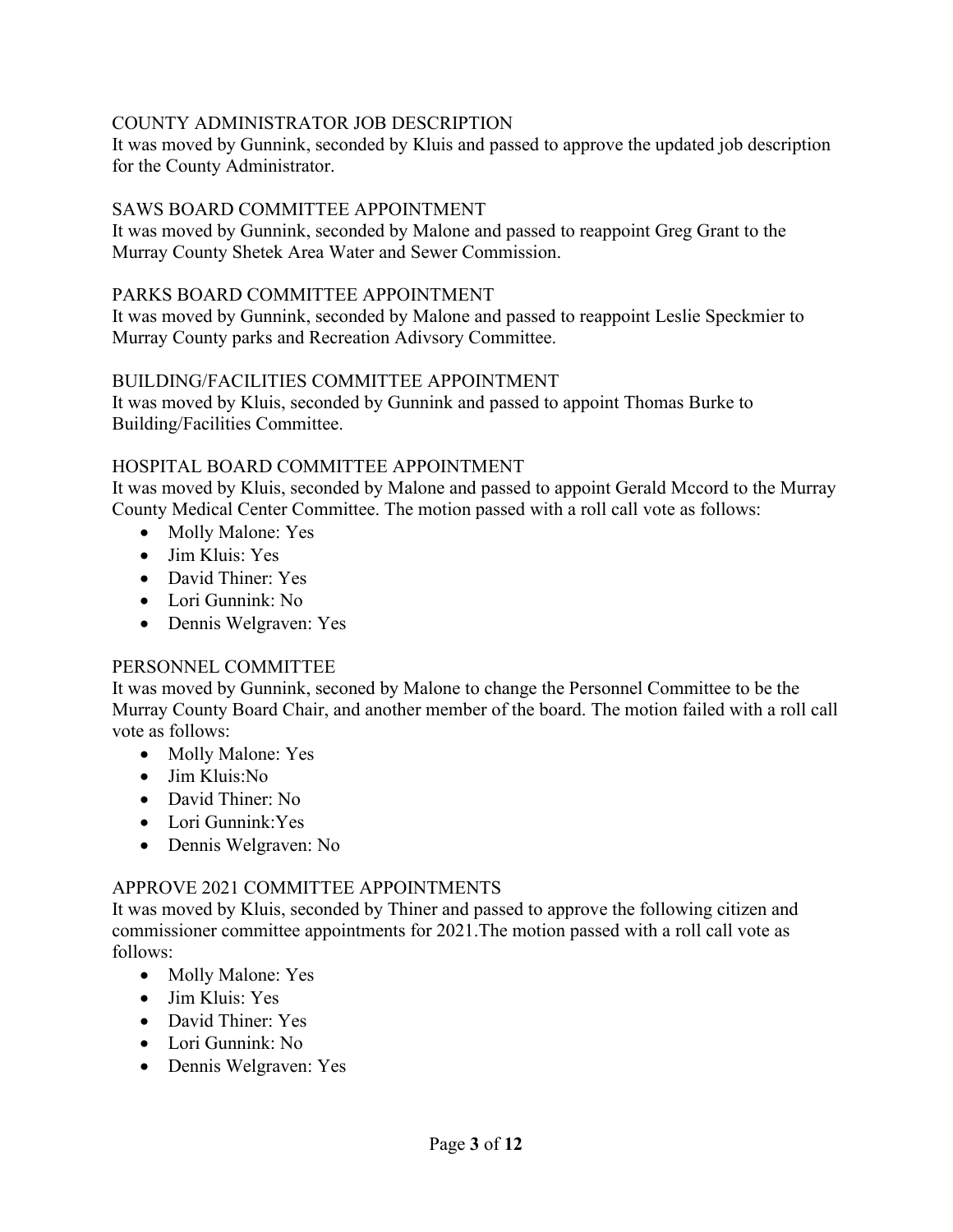| <b>NAME OF BOARD/COMMITTEE</b>                                     | <b>APPOINTEE</b>                    | <b>TERM</b> | <b>TERM ENDS</b> |
|--------------------------------------------------------------------|-------------------------------------|-------------|------------------|
| 911 Committee                                                      |                                     |             |                  |
|                                                                    | David Thiner                        | 1 year      | January 2022     |
|                                                                    | Dennis Welgraven                    | 1 year      | January 2022     |
| <b>Advocating, Connecting, Educating (ACE)</b>                     |                                     |             |                  |
|                                                                    | Jim Kluis                           | 1 year      | January 2022     |
|                                                                    | David Thiner *Alternate             | 1 year      | January 2022     |
| <b>Agricultural Society</b>                                        |                                     |             |                  |
|                                                                    | <b>All Five Commissioners</b>       | 1 year      | January 2022     |
| <b>Airport Commission</b>                                          |                                     |             |                  |
|                                                                    | Jim Kluis                           | 1 year      | January 2022     |
| <b>Appeals Board for Weeds</b>                                     |                                     |             |                  |
|                                                                    | District 1,2,3, and 5 Commissioners | 1 year      | January 2022     |
|                                                                    | <b>Bud Kuehl</b>                    | 1 year      | January 2022     |
|                                                                    | Ag & Solid Waste Administrator      | N/A         | N/A              |
|                                                                    | U of MN Extension Educator          | N/A         | N/A              |
| <b>Aquatic Invasive Species (AIS) Committee</b>                    |                                     |             |                  |
|                                                                    | <b>Molly Malone</b>                 | 1 year      | January 2022     |
|                                                                    | David Thiner                        | 1 year      | January 2022     |
| <b>Association of Minnesota Counties (AMC)</b>                     |                                     |             |                  |
|                                                                    | <b>All Five Commissioners</b>       | 1 year      | January 2022     |
|                                                                    | <b>County Administrator</b>         | 1 year      | January 2022     |
|                                                                    | <b>Zoning Administrator</b>         | 1 year      | January 2022     |
| <b>Association of Minnesota Counties (AMC) - Policy Committees</b> |                                     |             |                  |
| <b>Enviornment and Natural Resources</b>                           | <b>Jim Kluis</b>                    | 1 year      | January 2022     |
| <b>General Government</b>                                          | David Thiner                        | 1 year      | January 2022     |
| <b>Health and Human Services</b>                                   | Dennis Welgraven                    | 1 year      | January 2022     |
| <b>Public Safety</b>                                               | <b>Molly Malone</b>                 | 1 year      | January 2022     |
| <b>Transportation &amp; Infrastructure</b>                         | Lori Gunnink                        | 1 year      | January 2022     |
| <b>Audit Committee</b>                                             |                                     |             |                  |
|                                                                    | Murray County Board Chair           | N/A         | N/A              |
|                                                                    | Murray County Board Vice-Chair      | N/A         | N/A              |
|                                                                    | <b>County Auditor-Treasurer</b>     | N/A         | N/A              |
|                                                                    | <b>SAWS Committee Chair</b>         | N/A         | N/A              |
|                                                                    | <b>County Administrator</b>         | N/A         | N/A              |
| <b>Board of Adjustment</b>                                         |                                     |             |                  |
|                                                                    | Dan Bierma (Dist. 3)                | 3 years     | January 2021     |
|                                                                    | Ronald Holinka (Dist. 3)            | 3 years     | January 2022     |
|                                                                    | Kevin Vickerman (Dist. 1)           | 3 years     | January 2022     |
|                                                                    | (Planning Commission will appoint)  | 3 years     | January 2023     |
|                                                                    | (Planning Commission will appoint)  | 3 years     | January 2023     |
| <b>Buffalo Ridge Task Force</b>                                    |                                     |             |                  |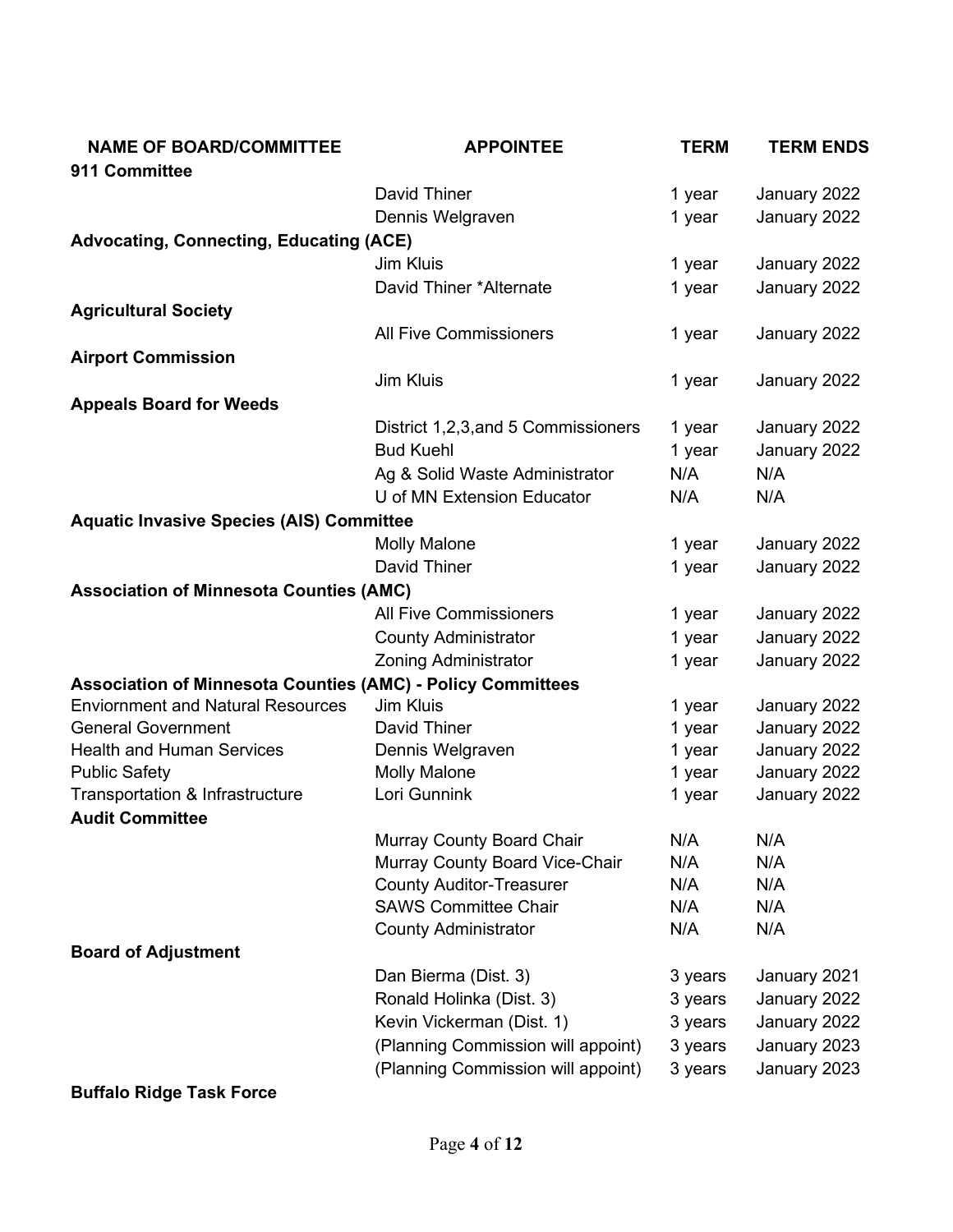|                                                                                          | David Thiner                                         | 1 year  | January 2022    |
|------------------------------------------------------------------------------------------|------------------------------------------------------|---------|-----------------|
|                                                                                          | Jim Kluis *Alternate                                 | 1 year  | January 2022    |
| <b>Building/Facilities Committee</b>                                                     |                                                      |         |                 |
|                                                                                          | Dennis Welgraven                                     | 1 year  | January 2022    |
|                                                                                          | David Thiner                                         | 1 year  | January 2022    |
|                                                                                          | Jim Kluis *Alternate                                 | 1 year  | January 2022    |
|                                                                                          | <b>County Administrator</b>                          | N/A     | N/A             |
| <b>Canvas Board</b>                                                                      |                                                      |         |                 |
|                                                                                          | Jim Kluis                                            | 1 year  | January 2022    |
|                                                                                          | Dennis Welgraven                                     | 1 year  | January 2022    |
|                                                                                          | <b>County Auditor-Treasurer</b>                      | N/A     | N/A             |
|                                                                                          | <b>District Court Administrator</b>                  | N/A     | N/A             |
|                                                                                          | Mayor of Largest City                                | N/A     | N/A             |
| Casey Jones Trail/Regional Trails/Regional Development Commission (RDC) Trails Committee |                                                      |         |                 |
|                                                                                          | Lori Gunnink                                         | 1 year  | January 2022    |
|                                                                                          | <b>Molly Malone</b>                                  | 1 year  | January 2022    |
|                                                                                          | <b>Economic Development Director</b>                 | N/A     | N/A             |
| <b>Coroner - Medical Examiner</b>                                                        |                                                      |         |                 |
|                                                                                          | Dr. Kelly Mills                                      | N/A     | <b>CONTRACT</b> |
| Liaison for questions/concerns                                                           | David Thiner                                         | 1 year  | January 2022    |
|                                                                                          | <b>Brian Christiansen</b>                            | N/A     | N/A             |
|                                                                                          | Paige Freeman                                        | N/A     | N/A             |
|                                                                                          | Paul Kenney                                          | N/A     | N/A             |
|                                                                                          | Jennifer Kirchner                                    | N/A     | N/A             |
|                                                                                          | Josh Malchow                                         | N/A     | N/A             |
|                                                                                          | Tom Whitehead                                        | N/A     | N/A             |
| <b>County and State Aid Highways</b>                                                     |                                                      |         |                 |
|                                                                                          | Each Commissioner (in respective                     |         |                 |
| <b>District 8 Land Use Committee</b>                                                     | district)                                            | 1 year  | January 2022    |
|                                                                                          |                                                      |         | January 2022    |
|                                                                                          | <b>Molly Malone</b>                                  | 1 year  |                 |
| <b>Early Childhood Initiative (ECI)</b>                                                  | Dennis Welgraven *Alternate                          | 1 year  | January 2022    |
|                                                                                          |                                                      |         |                 |
|                                                                                          | <b>Molly Malone</b><br>Jim Kluis *Alternate          | 1 year  | January 2022    |
| <b>Economic Development Authority (EDA)</b>                                              |                                                      | 1 year  | January 2022    |
|                                                                                          |                                                      |         | January 2022    |
|                                                                                          | <b>Molly Malone</b>                                  | 1 year  |                 |
|                                                                                          | Dennis Welgraven                                     | 1 year  | January 2022    |
|                                                                                          | Marilyn Carlson                                      | 6 years | January 2022    |
|                                                                                          | Jason Kirchner                                       | 6 years | January 2023    |
|                                                                                          | Darwin Kruse<br>Econ. Dev. Director (Ex-Officio/Non- | 6 years | January 2027    |
|                                                                                          | Voting)                                              | N/A     | N/A             |
|                                                                                          |                                                      |         |                 |

**Explore Southwest Minnesota Tourism**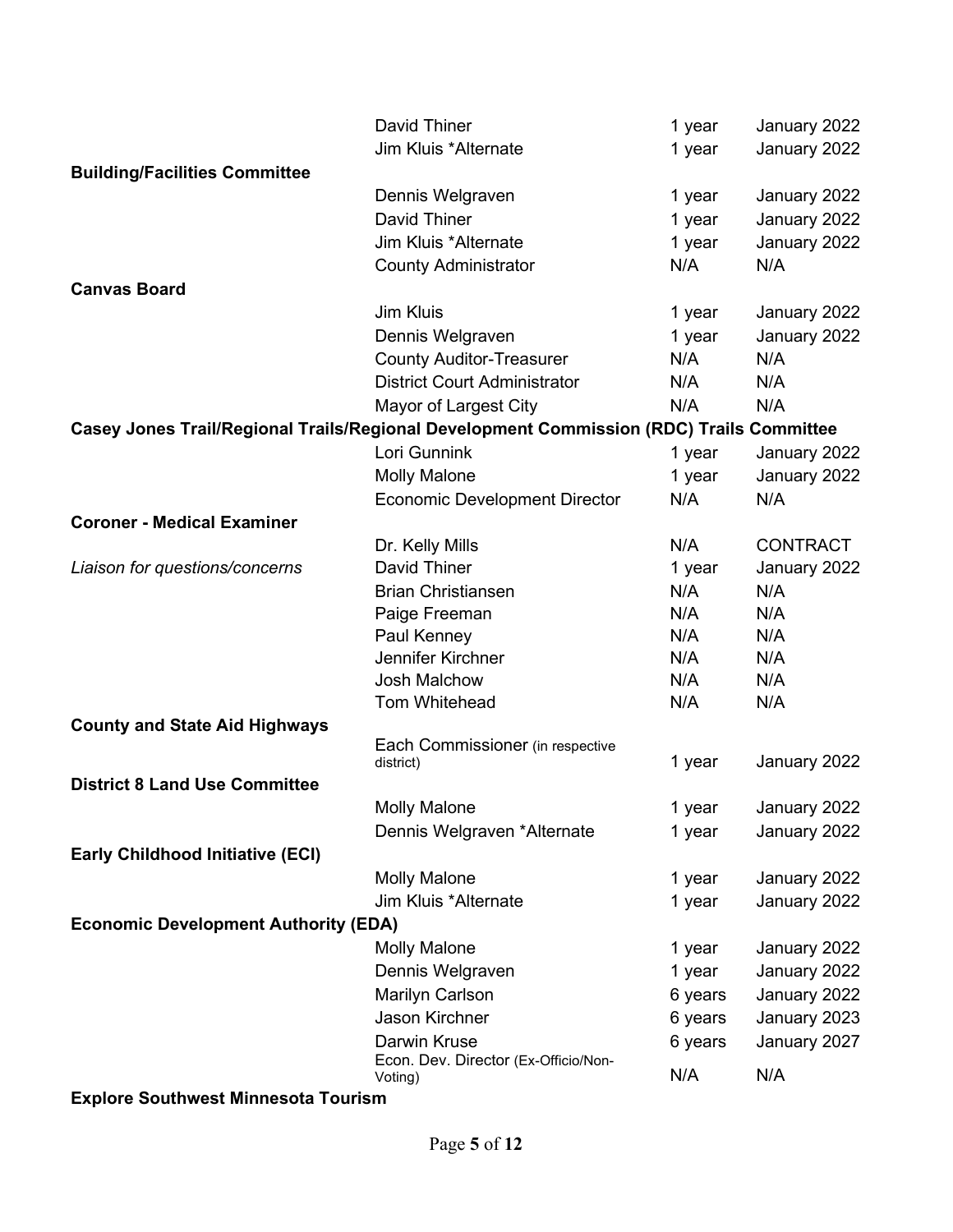|                                                                           | Museum Coordinator and/or Staff            | 1 year  | January 2022  |
|---------------------------------------------------------------------------|--------------------------------------------|---------|---------------|
| <b>Extension Committee</b>                                                |                                            |         |               |
|                                                                           | Lori Gunnink                               | 1 year  | January 2022  |
|                                                                           | Dennis Welgraven                           | 1 year  | January 2022  |
|                                                                           | Sara Heintz                                | 3 years | January 2023  |
|                                                                           | David Herrig                               | 3 years | January 2024  |
|                                                                           | Dennis Opdahl                              | 3 years | January 2023  |
|                                                                           | <b>Stacy Posthuma</b>                      | 3 years | January 2022  |
|                                                                           | Diane Schreier                             | 3 years | January 2022  |
|                                                                           | Linnea Surprenant                          | 3 years | January 2024  |
|                                                                           | <b>County Auditor-Treasurer (Ex-</b>       |         |               |
|                                                                           | Officio)                                   | N/A     | N/A           |
| <b>Fair Board</b>                                                         |                                            |         |               |
| 2 Commissioners are appointed as                                          | Lori Gunnink                               | 1 year  | January 2022  |
| liaisons to the County Board.                                             | Dennis Welgraven                           | 1 year  | January 2022  |
| The rest of the Fair Board is elected<br>during the annual meeting of the | Stan Larson - President (Dist. 2)          | 3 years | November 2022 |
| Ag                                                                        | Dave Herrig- Vice President (Dist. 3)      | 3 years | November 2020 |
| Society each November.                                                    | Kim Konkol - Secretary (Dist. 4)           | 3 years | November 2021 |
|                                                                           | Ron Robbins - Treasurer (Dist. 1)          | 3 years | November 2021 |
|                                                                           | Steve Salentiny (Dist. 1)                  | 3 years | November 2020 |
|                                                                           | Bill Post (Dist. 2)                        | 3 years | November 2021 |
|                                                                           | Jan Kluis (Dist. 3)                        | 3 years | November 2022 |
|                                                                           | Scott Kleve (Dist. 4)                      | 3 years | November 2022 |
|                                                                           | Troy Wehking (Dist. 5)                     | 3 years | November 2021 |
|                                                                           | Steve Magnus (Dist. 5)                     | 3 years | November 2020 |
|                                                                           | Dean Ackerman (At Large)                   | 3 Years | November 2022 |
|                                                                           | Dennis Opdahl (At Large)                   | 3 years | November 2020 |
|                                                                           | Ronald Holinka (At Large)                  | 3 years | November 2022 |
|                                                                           | Mike Kirchner (At Large)                   | 3 years | November 2020 |
|                                                                           | Jeff Boerboom (At Large)                   | 3 years | November 2021 |
|                                                                           | Chris Opdahl (At Large)                    | 3 years | November 2022 |
|                                                                           | Margie Anderson (At Large)                 | 3 years | November 2021 |
| <b>Fairgrounds Advisory Board</b>                                         |                                            |         |               |
|                                                                           | Lori Gunnink                               | 1 year  | January 2022  |
|                                                                           | Dennis Welgraven                           | 1 year  | January 2022  |
|                                                                           | Stan Larson (Fair Board President)         | 3 years | January 2022  |
|                                                                           | Mike Kirchner (Draft Horse Show Rep)       | 3 years | January 2023  |
|                                                                           | Stacy Posthuma (4-H Horse & Saddle<br>Rep) | 3 years | January 2023  |
|                                                                           | Sharon Staples (At Large)                  | 3 years | January 2022  |
|                                                                           | Jim Surprenant (At Large)                  | 3 years | January 2022  |
|                                                                           | U of MN Extension Educator                 | N/A     | N/A           |
|                                                                           | Parks & Fairgrounds Director               | N/A     | N/A           |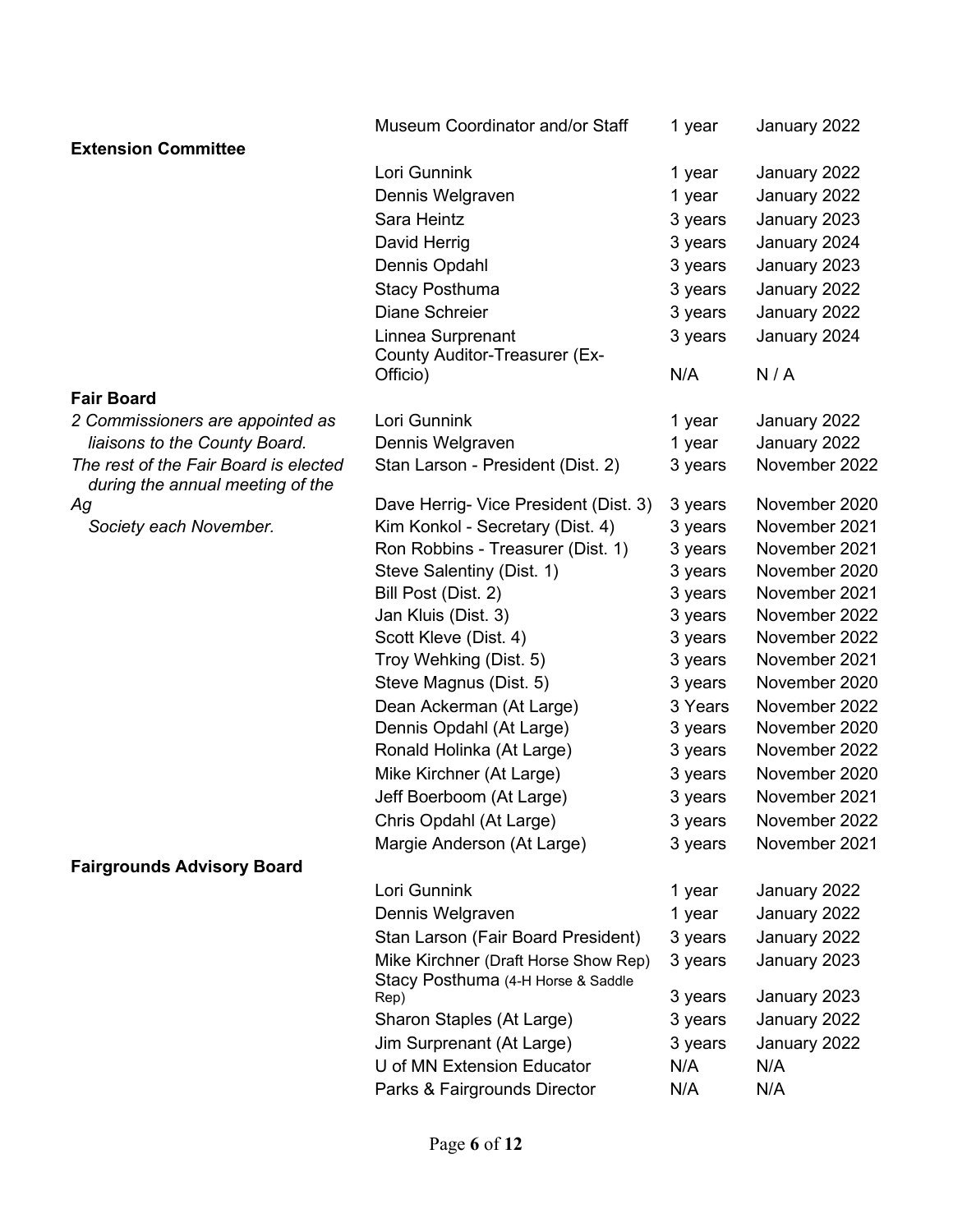|                                                         | Parks Maintenance *Alternate           | N/A     | N/A           |
|---------------------------------------------------------|----------------------------------------|---------|---------------|
|                                                         | Deputy Auditor (Ex-Officio/Non-Voting) | N/A     | N/A           |
| Heron Lake Watershed District (HLWD) Advisory Committee |                                        |         |               |
|                                                         | David Thiner                           | 1 year  | January 2022  |
|                                                         | Molly Malone *Alternate                | 1 year  | January 2022  |
| Heron Lake Watershed District (HLWD) Board of Managers  |                                        |         |               |
|                                                         | <b>Cory Reith</b>                      | 3 years | February 2023 |
| <b>Insurance Committee</b>                              |                                        |         |               |
|                                                         | David Thiner                           | 1 year  | January 2022  |
|                                                         | Dennis Welgraven                       | 1 year  | January 2022  |
|                                                         | Lori Gunnink *Alternate                | 1 year  | January 2022  |
| <b>Investment Committee</b>                             |                                        |         |               |
|                                                         | Murray County Board Chair              | N/A     | N/A           |
|                                                         | Murray County Board Vice-Chair         | N/A     | N/A           |
|                                                         | <b>County Auditor-Treasurer</b>        | N/A     | N/A           |
|                                                         | <b>County Administrator</b>            | N/A     | N/A           |
|                                                         | <b>County Attorney</b>                 | N/A     | N/A           |
| <b>Labor Negotiation Committee</b>                      |                                        |         |               |
|                                                         | <b>All Five Commissioners</b>          | 1 year  | January 2022  |
| <b>Law Library Committee</b>                            |                                        |         |               |
|                                                         | Jim Kluis                              | 1 year  | January 2022  |
| <b>Local Water Management Plan Task Force</b>           |                                        |         |               |
|                                                         | <b>Molly Malone</b>                    | 1 year  | January 2022  |
|                                                         | Dennis Welgraven                       | 1 year  | January 2022  |
|                                                         | <b>Kathy Bill</b>                      | 1 Year  | January 2022  |
|                                                         | John Busman                            | 1 year  | January 2022  |
|                                                         | <b>Larry Byers</b>                     | 1 year  | January 2022  |
|                                                         | Jon Hoyme                              | 1 year  | January 2022  |
|                                                         | <b>Robert Koehler</b>                  | 1 year  | January 2022  |
|                                                         | Dave Kremer                            | 1 year  | January 2022  |
|                                                         | <b>Rick Parker</b>                     | 1 year  | January 2022  |
|                                                         | Paul Posthuma                          | 1 year  | January 2022  |
|                                                         | Duane Spartz                           | 1 year  | January 2022  |
|                                                         | <b>Jay Takle</b>                       | 1 year  | January 2022  |
|                                                         | Ag & Solid Waste Administrator         | N/A     | N/A           |
|                                                         | <b>County Engineer</b>                 | N/A     | N/A           |
|                                                         | Ditch Inspector                        | N/A     | N/A           |
|                                                         | <b>Economic Development Director</b>   | N/A     | N/A           |
|                                                         | U of MN Extension Educator             | N/A     | N/A           |
|                                                         | Parks & Fairgrounds Director           | N/A     | N/A           |
|                                                         | <b>SWCD Rep</b>                        | N/A     | N/A           |
|                                                         | <b>Zoning Administrator</b>            | N/A     | N/A           |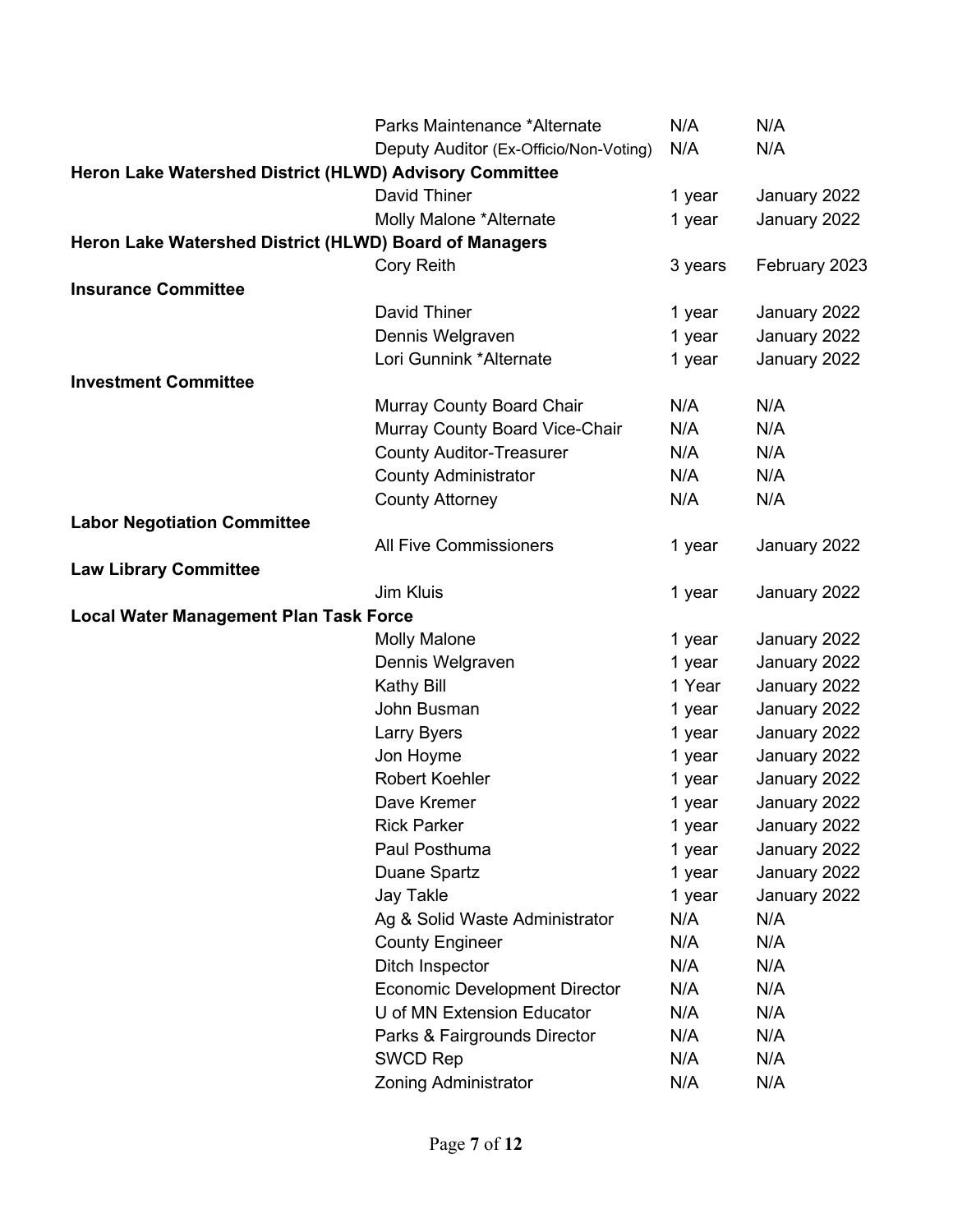| <b>Mid State Computer Cooperative</b>             |                                                                                  |         |              |
|---------------------------------------------------|----------------------------------------------------------------------------------|---------|--------------|
|                                                   | <b>County Auditor-Treasurer</b>                                                  | N/A     | N/A          |
|                                                   | <b>Deputy Auditor</b>                                                            | N/A     | N/A          |
| Minnesota Counties Intergovernmental Trust (MCIT) |                                                                                  |         |              |
|                                                   | David Thiner                                                                     | 1 year  | January 2022 |
|                                                   | <b>County Administrator</b>                                                      | N/A     | N/A          |
|                                                   | Minnesota River Basin (Area II) & Redwood-Cottonwood Rivers Control Area (RCRCA) |         |              |
|                                                   | Lori Gunnink                                                                     | 1 year  | January 2022 |
|                                                   | Molly Malone *Alternate                                                          | 1 year  | January 2022 |
| <b>Minnesota Rural Counties</b>                   |                                                                                  |         |              |
|                                                   | Dennis Welgraven                                                                 | 1 year  | January 2022 |
|                                                   | Lori Gunnink *Alternate                                                          | 1 year  | January 2022 |
|                                                   | Molly Malone *Alternate                                                          | 1 year  | January 2022 |
|                                                   | Jim Kluis *Alternate                                                             | 1 year  | January 2022 |
|                                                   | David Thiner *Alternate                                                          | 1 year  | January 2022 |
|                                                   | <b>County Administrator</b>                                                      | N/A     | N/A          |
| <b>Missouri Watershed District</b>                |                                                                                  |         |              |
|                                                   | Dennis Welgraven                                                                 | 1 year  | January 2022 |
|                                                   | Lori Gunnink *Alternate                                                          | 1 year  | January 2022 |
| <b>Murray County Medical Center</b>               |                                                                                  |         |              |
|                                                   | <b>Molly Malone</b>                                                              | 1 year  | January 2022 |
|                                                   | <b>Jim Kluis</b>                                                                 | 1 year  | January 2022 |
|                                                   | <b>Gerald McCord</b>                                                             | 3 years | January 2024 |
|                                                   | <b>William Wassenaar</b>                                                         | 3 years | January 2023 |
|                                                   | Lenore Wendorff                                                                  | 3 years | January 2022 |
| <b>Museums Liaison</b>                            |                                                                                  |         |              |
|                                                   | Lori Gunnink                                                                     | 1 year  | January 2022 |
|                                                   | David Thiner *Alternate                                                          | 1 year  | January 2022 |
| <b>Mutual Aid Committee</b>                       |                                                                                  |         |              |
|                                                   | Dennis Welgraven                                                                 | 1 year  | January 2022 |
|                                                   | Jim Kluis *Alternate                                                             | 1 year  | January 2022 |
| <b>National Association of Counties (NACO)</b>    |                                                                                  |         |              |
|                                                   | <b>All Five Commissioners</b>                                                    | 1 year  | January 2022 |
| <b>Noise Committee</b>                            |                                                                                  |         |              |
|                                                   | <b>Molly Malone</b>                                                              | 1 year  | January 2022 |
|                                                   | Jim Kluis                                                                        | 1 year  | January 2022 |
|                                                   | <b>County Administrator</b>                                                      | N/A     | N/A          |
|                                                   | <b>County Attorney</b>                                                           | N/A     | N/A          |
|                                                   | Sheriff and/or Chief Deputy                                                      | N/A     | N/A          |
| <b>Parks &amp; Recreation Advisory Commission</b> |                                                                                  |         |              |
|                                                   | <b>Molly Malone</b>                                                              | 1 year  | January 2022 |
|                                                   | David Thiner                                                                     | 1 year  | January 2022 |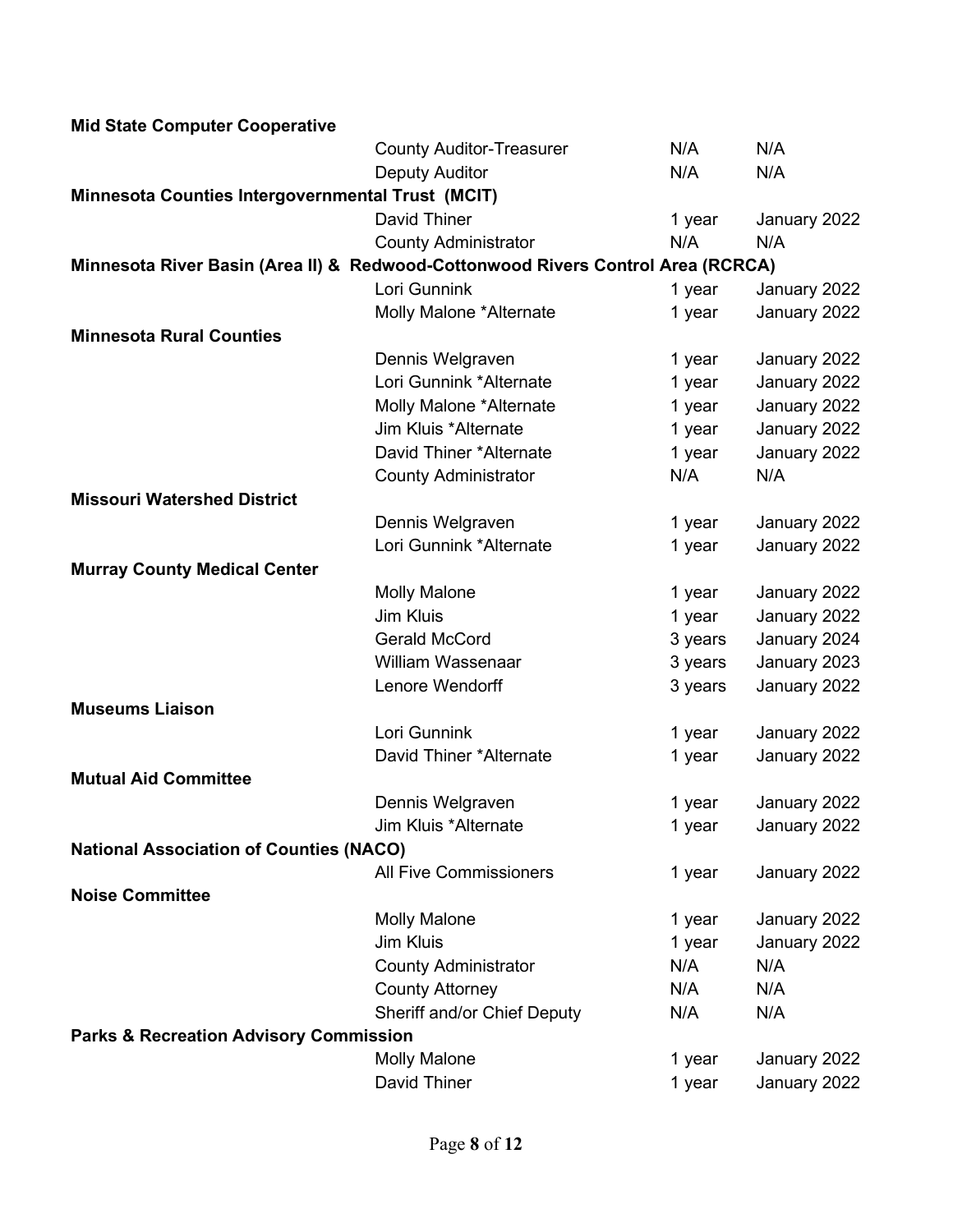|                                               | Jim Kluis *Alternate                                             | 1 year  | January 2022 |
|-----------------------------------------------|------------------------------------------------------------------|---------|--------------|
|                                               | Doug Stewart (Dist. 1)                                           | 3 years | January 2022 |
|                                               | LeRoy Reese (Dist. 2)                                            | 3 years | January 2022 |
|                                               | Rae Ann Storm (Dist. 3)                                          | 3 years | January 2023 |
|                                               | Tom Kappes (Dist. 4)                                             | 3 years | January 2024 |
|                                               | Les Speckmier (Dist. 5)                                          | 3 years | January 2024 |
|                                               | Jon Hoyme (Dist. 1)                                              | 3 years | January 2023 |
| <b>Personnel</b>                              |                                                                  |         |              |
|                                               | Murray County Board Chair                                        | N/A     | N/A          |
|                                               | Murray County Board Vice Chair                                   | N/A     | N/A          |
|                                               | Molly Malone* Primary Alternate                                  | 1 year  | January 2022 |
|                                               | Lori Gunnink *Alternate                                          | 1 year  | January 2022 |
|                                               | Jim Kluis *Alternate                                             | 1 year  | January 2022 |
|                                               | <b>County Administrator</b>                                      | N/A     | N/A          |
|                                               | Human Resources Director (Ex-                                    |         |              |
|                                               | Officio)                                                         | N/A     | N/A          |
| <b>Planning Commission</b>                    |                                                                  |         |              |
|                                               | David Thiner                                                     | 1 year  | January 2022 |
|                                               | Molly Malone *Alternate                                          | 1 year  | January 2022 |
|                                               | Kevin Vickerman (Dist. 1)                                        | 3 years | January 2022 |
|                                               | Carolyn McDonald (Dist. 2)                                       | 3 years | January 2023 |
|                                               | Vernon Carlson (Dist. 2 and Lake)<br>Robert Ossefoort (Dist. 2 & | 3 years | January 2024 |
|                                               | Townships)                                                       | 3 years | January 2023 |
|                                               | Dan Bierma (Dist. 3)                                             | 3 years | January 2023 |
|                                               | Ronald Holinka (Dist. 3)                                         | 3 years | January 2022 |
|                                               | Marc Hollahan                                                    | 3 years | January 2024 |
|                                               | (Open)                                                           | 3 years | January 2023 |
| <b>Plum Creek Library</b>                     |                                                                  |         |              |
|                                               | Lori Gunnink                                                     | 1 year  | January 2022 |
|                                               | Jim Kluis *Alternate                                             | 1 year  | January 2022 |
| <b>Rural Minnesota Energy Board</b>           |                                                                  |         |              |
|                                               | Dennis Welgraven                                                 | 1 year  | January 2022 |
|                                               | Molly Malone *Alternate                                          | 1 year  | January 2022 |
| <b>Shetek Area Water and Sewer Commission</b> |                                                                  |         |              |
| <b>Regular Members</b>                        | Jon Hoyme                                                        | 4 years | January 2023 |
|                                               | <b>Trevor Humphrey</b>                                           | 4 years | January 2022 |
|                                               | Donna Kor                                                        | 4 years | January 2022 |
|                                               | Jamie Thomazin                                                   | 4 years | January 2024 |
|                                               | Harley Wahl                                                      | 4 years | January 2021 |
| <b>Seasonal Members</b>                       | <b>Greg Grant</b>                                                | 4 years | January 2025 |
|                                               | David Maguire                                                    | 4 years | January 2022 |
| Non-Voting                                    | <b>District 1 Commissioner</b>                                   | 1 year  | January 2022 |
|                                               | <b>District 2 Commissioner</b>                                   | 1 year  | January 2022 |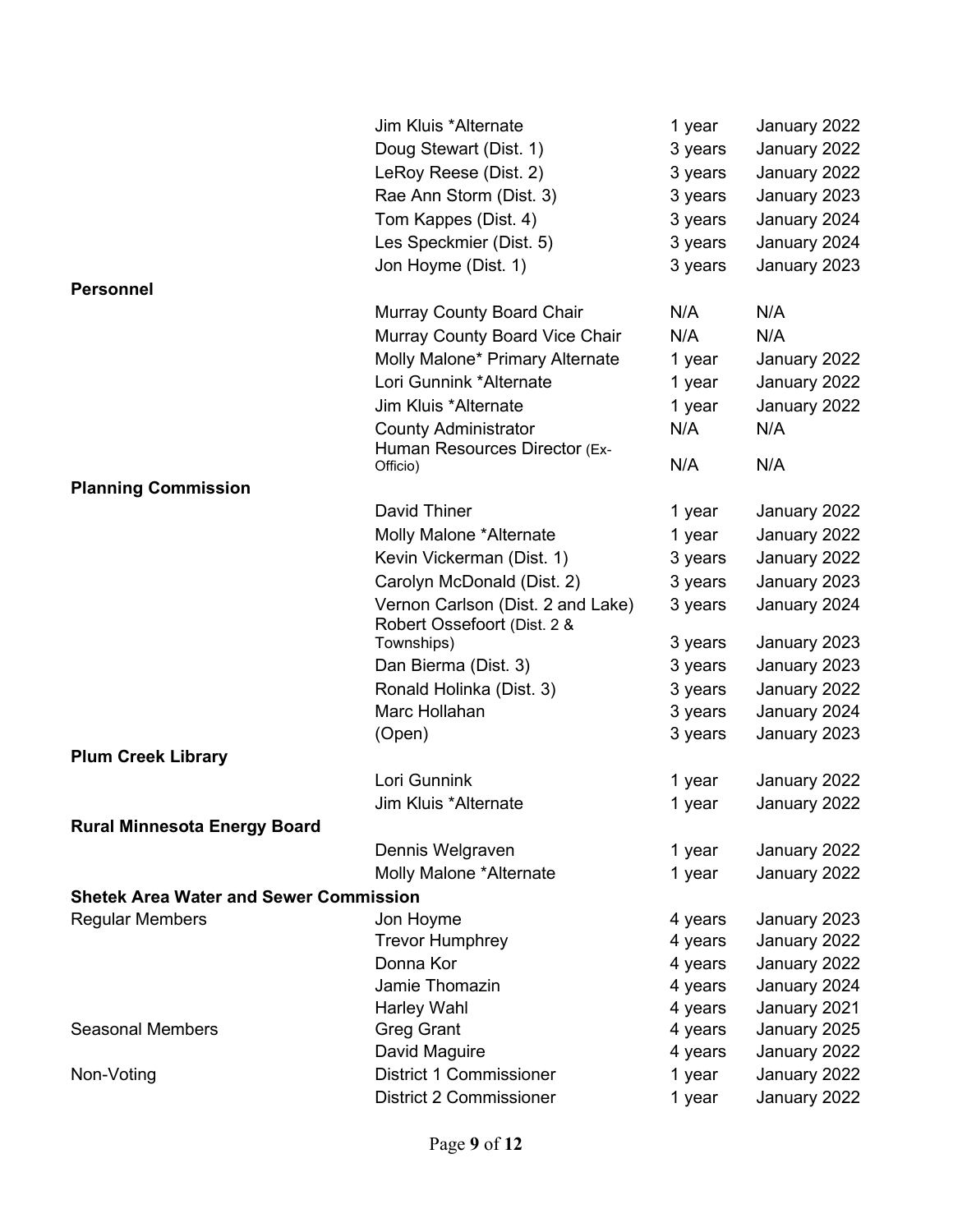| <b>Southern Minnesota Tourism</b>                                                                  |                                       |            |                  |
|----------------------------------------------------------------------------------------------------|---------------------------------------|------------|------------------|
|                                                                                                    | Museum Coordinator and/or Staff       | 1 year     | January 2022     |
| <b>Southern Prairie Community Care</b>                                                             |                                       |            |                  |
|                                                                                                    | Lori Gunnink                          | 1 year     | January 2022     |
|                                                                                                    | Molly Malone *Alternate               | 1 year     | January 2022     |
| Southwest Health and Human Services - JOINT GOVERNING BOARD (Article II of Joint Powers Agreement) |                                       |            |                  |
|                                                                                                    | David Thiner                          | 1 year     | January 2022     |
|                                                                                                    | Dennis Welgraven                      | 1 year     | January 2022     |
|                                                                                                    | Lori Gunnink *Alternate               | 1 year     | January 2022     |
| Southwest Health and Human Services Human Services Board (Article III of Joint Powers Agreement)   |                                       |            |                  |
|                                                                                                    | David Thiner                          | 1 year     | January 2022     |
|                                                                                                    | Dennis Welgraven                      | 1 year     | January 2022     |
|                                                                                                    | Lori Gunnink *Alternate               | 1 year     | January 2022     |
|                                                                                                    | Jeane Anderson                        | 2 years    | <b>July 2020</b> |
| Southwest Health and Human Services Public Health Board (Article IV of Joint Powers Agreement)     |                                       |            |                  |
|                                                                                                    | Dennis Welgraven                      | 1 year     | January 2022     |
|                                                                                                    | David Thiner *Primary Alternate       | 1 year     | January 2022     |
|                                                                                                    | Lori Gunnink *Secondary Alternate     | 1 year     | January 2022     |
| <b>Southwest Minnesota Opportunity Council (SMOC)</b>                                              |                                       |            |                  |
|                                                                                                    | David Thiner                          | 1 year     | January 2022     |
|                                                                                                    | Jim Kluis *Alternate                  | 1 year     | January 2022     |
|                                                                                                    | <b>Julie Burchill</b>                 | Indefinite | N/A              |
|                                                                                                    | <b>Kathy Stoel</b>                    | Indefinite | N/A              |
| Southwest Minnesota Private Industry Council (PIC) / Chief Elected Officials Board (CEOB)          |                                       |            |                  |
|                                                                                                    | David Thiner                          | 1 year     | January 2022     |
|                                                                                                    | Jim Kluis *Alternate                  | 1 year     | January 2022     |
| <b>Southwest Public Sector Collaborative - Insurance</b>                                           |                                       |            |                  |
|                                                                                                    | Dennis Welgraven                      | 1 year     | January 2022     |
|                                                                                                    | David Thiner *Alternate               | 1 year     | January 2022     |
| <b>Southwest Regional Development Commission (SRDC)</b>                                            |                                       |            |                  |
|                                                                                                    | Dennis Welgraven                      | 1 year     | January 2022     |
|                                                                                                    | Jim Kluis *Alternate                  | 1 year     | January 2022     |
| <b>Southwest Regional Emergency Medical Services</b>                                               |                                       |            |                  |
|                                                                                                    | <b>Emergency Mgmt/Safety Director</b> | N/A        | N/A              |
|                                                                                                    | Dennis Welgraven                      | 1 year     | January 2022     |
| Southwest Regional Radio Board/Public Safety Board                                                 |                                       |            |                  |
|                                                                                                    | David Thiner                          | 1 year     | January 2022     |
|                                                                                                    | Dennis Welgraven *Alternate           | 1 year     | January 2022     |
|                                                                                                    | <b>Emergency Mgmt/Safety Director</b> | N/A        | N/A              |
|                                                                                                    | Sheriff and/or Chief Deputy           | N/A        | N/A              |
| <b>Southwest Solid Waste</b>                                                                       |                                       |            |                  |
| <b>Commission</b>                                                                                  |                                       |            |                  |
|                                                                                                    | Dennis Welgraven                      | 1 year     | January 2022     |
|                                                                                                    |                                       |            |                  |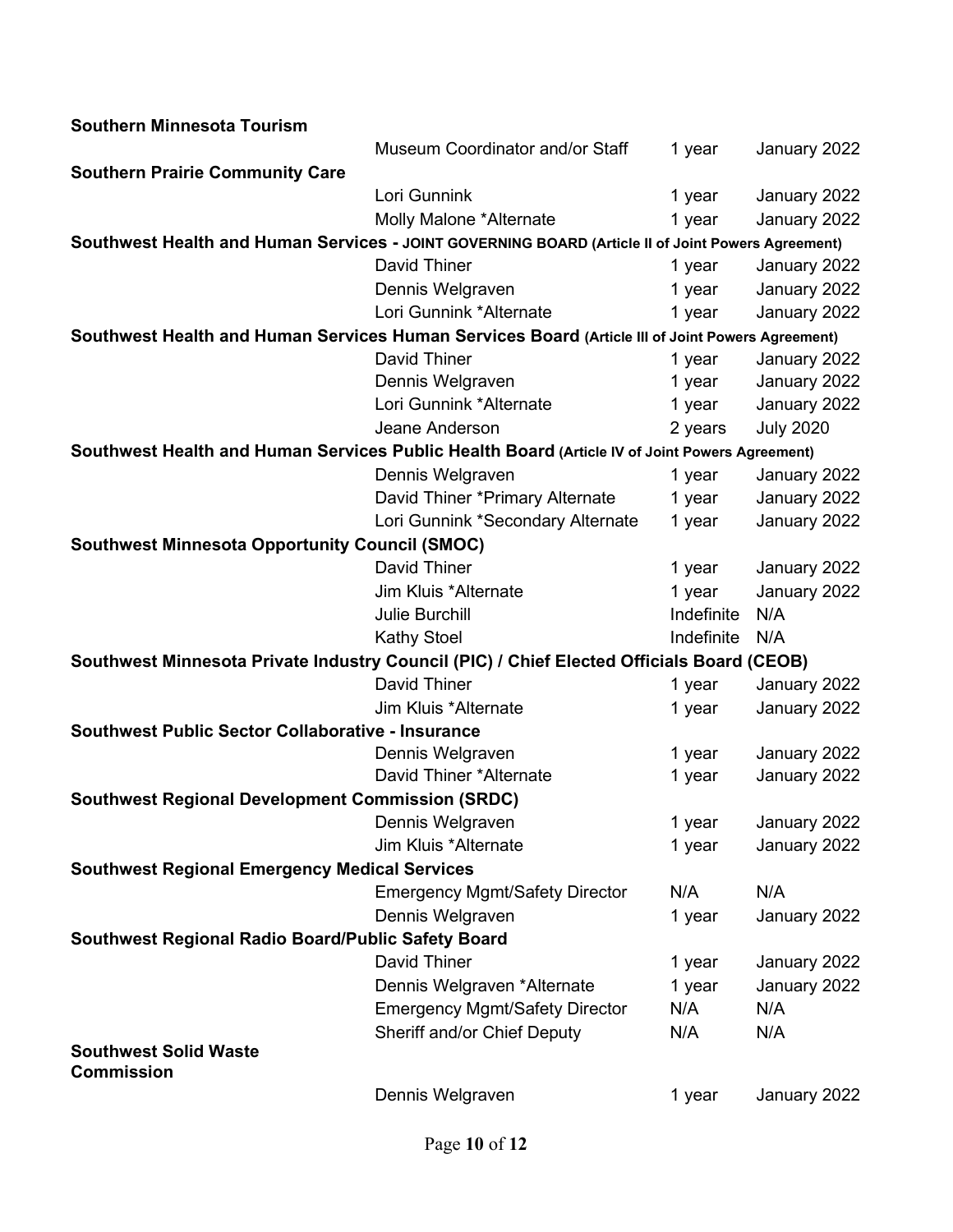|                                                                         | Molly Malone *Alternate         | 1 year | January 2022 |
|-------------------------------------------------------------------------|---------------------------------|--------|--------------|
|                                                                         | Ag & Solid Waste Administrator  | N/A    | N/A          |
| State Revolving Fund/Agricultural Best Management Practices (Ag<br>BMP) |                                 |        |              |
|                                                                         | Murray County Board Chair       | N/A    | N/A          |
|                                                                         | Murray County Board Vice Chair  | N/A    | N/A          |
|                                                                         | Ag & Solid Waste Administrator  | N/A    | N/A          |
|                                                                         | <b>County Administrator</b>     | N/A    | N/A          |
|                                                                         | <b>County Auditor-Treasurer</b> | N/A    | N/A          |
| <b>Supporting Hands Nurse Family Partnership</b>                        |                                 |        |              |
|                                                                         | Dennis Welgraven                | 1 year | January 2022 |
| <b>Sunrise Terrace Advisory</b>                                         |                                 |        |              |
|                                                                         | Jim Kluis                       | 1 year | January 2022 |
|                                                                         | David Thiner                    | 1 year | January 2022 |
| <b>Transit Committee</b>                                                |                                 |        |              |
|                                                                         | David Thiner                    | 1 year | January 2022 |
|                                                                         | Lori Gunnink *Alternate         | 1 year | January 2022 |
| <b>Western Mental Health Center</b>                                     |                                 |        |              |
|                                                                         | Dennis Welgraven                | 1 year | January 2022 |
|                                                                         | David Thiner *Alternate         | 1 year | January 2022 |

## BUILDING UPDATES

County Administrator, Thomas Burke lead a discussion regarding building updates and remodeling projects. Creating more office space, and updating the Courts Building restrooms were topics of discussion.

## COVID19 UPDATE

County Administrator, Thomas Burke, and Emergency Management/Safety Director, Carl Nyquist led a discussion on Murray County's response to the COVID-19 Pandemic.

## MURRAY COUNTY RELIEF GRANTS

County Administrator, Thomas Burke, and Emergency Management/Safety Director, Carl Nyquist led a discussion on Murray County Relief Grant funds.

### CLOSED SESSION LABOR NEGOTIATIONS

10:05 a.m. It was moved by Gunnink, seconded by Malone and passed to approve moving to closed session per Labor Negotiations Strategy Minnesota Statue 13D.03.

Pursuant to notice, the Murray County Board of Commissioners convened with the following members present in person: Commissioners Dennis Welgraven, Lori Gunnink, James Kluis, and Molly Malone. Also present in person was County Administrator, Thomas Burke, Human Resources Director, Ronda Radke, General Assistant, Samantha McClellan. Commissioner David Thiner, and County Labor Attorney, John Edison, via Zoom.